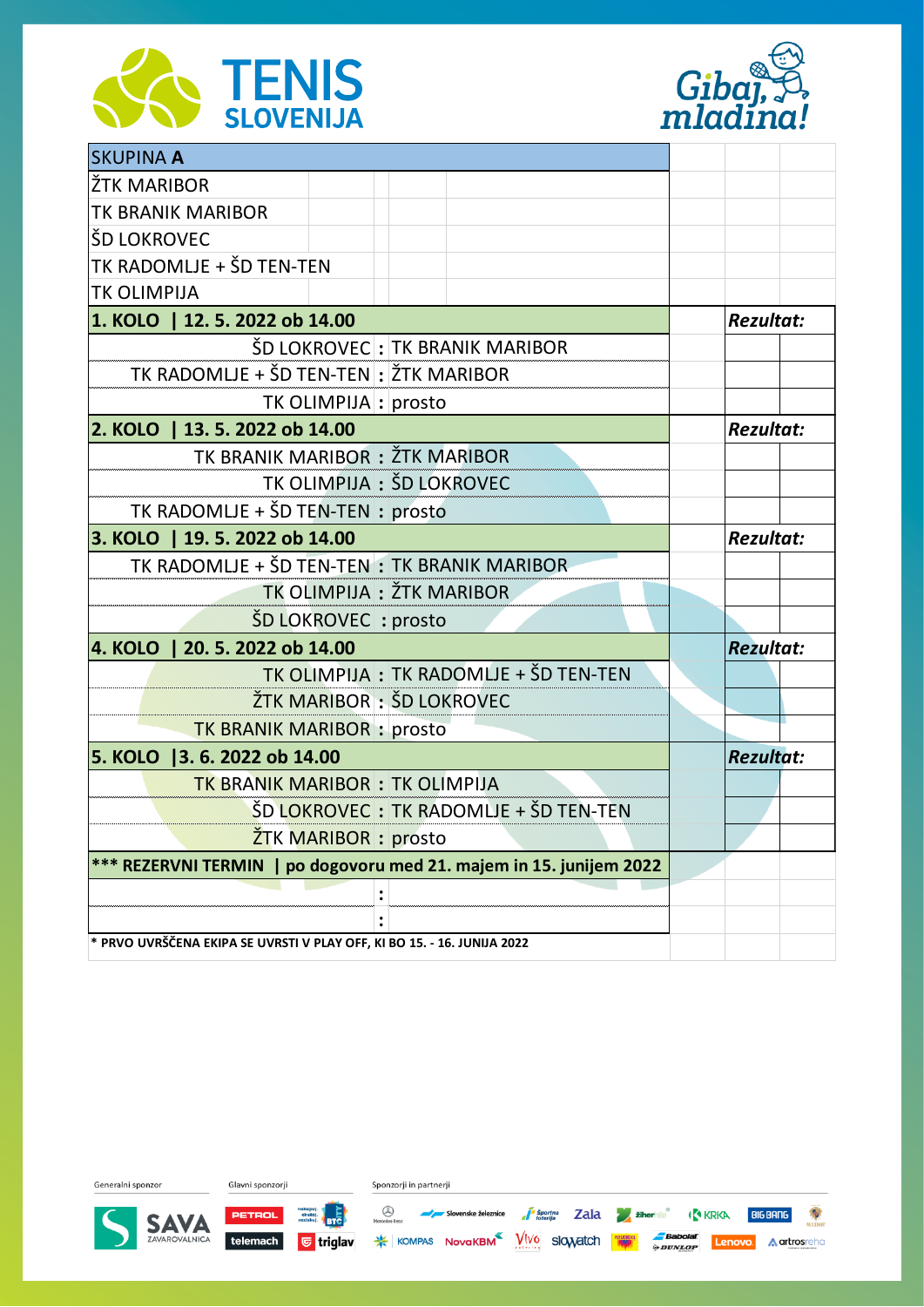



| <b>SKUPINA B</b>                                                              |                        |  |                                |                  |  |
|-------------------------------------------------------------------------------|------------------------|--|--------------------------------|------------------|--|
| <b>TD SLOVAN</b>                                                              |                        |  |                                |                  |  |
| <b>TK SPIN MEDVODE</b>                                                        |                        |  |                                |                  |  |
| <b>TK LUKA KOPER</b>                                                          |                        |  |                                |                  |  |
| <b>TA BRESKVAR</b>                                                            |                        |  |                                |                  |  |
| ŠD LTA                                                                        |                        |  |                                |                  |  |
| TK NOVA GORICA                                                                |                        |  |                                |                  |  |
| 1. KOLO   12. 5. 2022 ob 14.00                                                |                        |  |                                | <b>Rezultat:</b> |  |
|                                                                               |                        |  | TA BRESKVAR : TK LUKA KOPER    |                  |  |
| TK NOVA GORICA: TD SLOVAN                                                     |                        |  |                                |                  |  |
|                                                                               |                        |  | ŠD LTA: TK SPIN MEDVODE        |                  |  |
| 2. KOLO   13. 5. 2022 ob 14.00                                                |                        |  | <b>Rezultat:</b>               |                  |  |
|                                                                               |                        |  | TK LUKA KOPER: TK SPIN MEDVODE |                  |  |
|                                                                               |                        |  | TA BRESKVAR : TK NOVA GORICA   |                  |  |
|                                                                               | TS SLOVAN : ŠD LTA     |  |                                |                  |  |
| 3. KOLO   19. 5. 2022 ob 14.00                                                |                        |  | <b>Rezultat:</b>               |                  |  |
|                                                                               | TD SLOVAN: TA BRESKVAR |  |                                |                  |  |
| ŠD LTA: TK LUKA KOPER                                                         |                        |  |                                |                  |  |
| TK SPIN MEDVODE: TK NOVA GORICA                                               |                        |  |                                |                  |  |
| <b>4. KOLO  </b><br>20.5.2022 ob 14.00                                        |                        |  | <b>Rezultat:</b>               |                  |  |
| TK NOVA GORICA : ŠD LTA                                                       |                        |  |                                |                  |  |
|                                                                               |                        |  | TA BRESKVAR : TK SPIN MEDVODE  |                  |  |
| <b>TK LUKA KOPER : TD SLOVAN</b>                                              |                        |  |                                |                  |  |
| 5. KOLO   3. 6. 2022 ob 14.00                                                 |                        |  | <b>Rezultat:</b>               |                  |  |
| <b>TK SPIN MEDVODE: TD SLOVAN</b>                                             |                        |  |                                |                  |  |
| <b>TK NOVA GORICA : TK LUKA KOPER</b>                                         |                        |  |                                |                  |  |
|                                                                               | ŠD LTA : TA BRESKVAR   |  |                                |                  |  |
| *** REZERVNI TERMIN   po dogovoru med 21. majem in 15. junijem 2022           |                        |  |                                |                  |  |
|                                                                               |                        |  |                                |                  |  |
|                                                                               |                        |  |                                |                  |  |
| * PRVI DVE UVRŠČENI EKIPI SE UVRSTITA V PLAY OFF, KI BO 15. - 16. JUNIJA 2022 |                        |  |                                |                  |  |